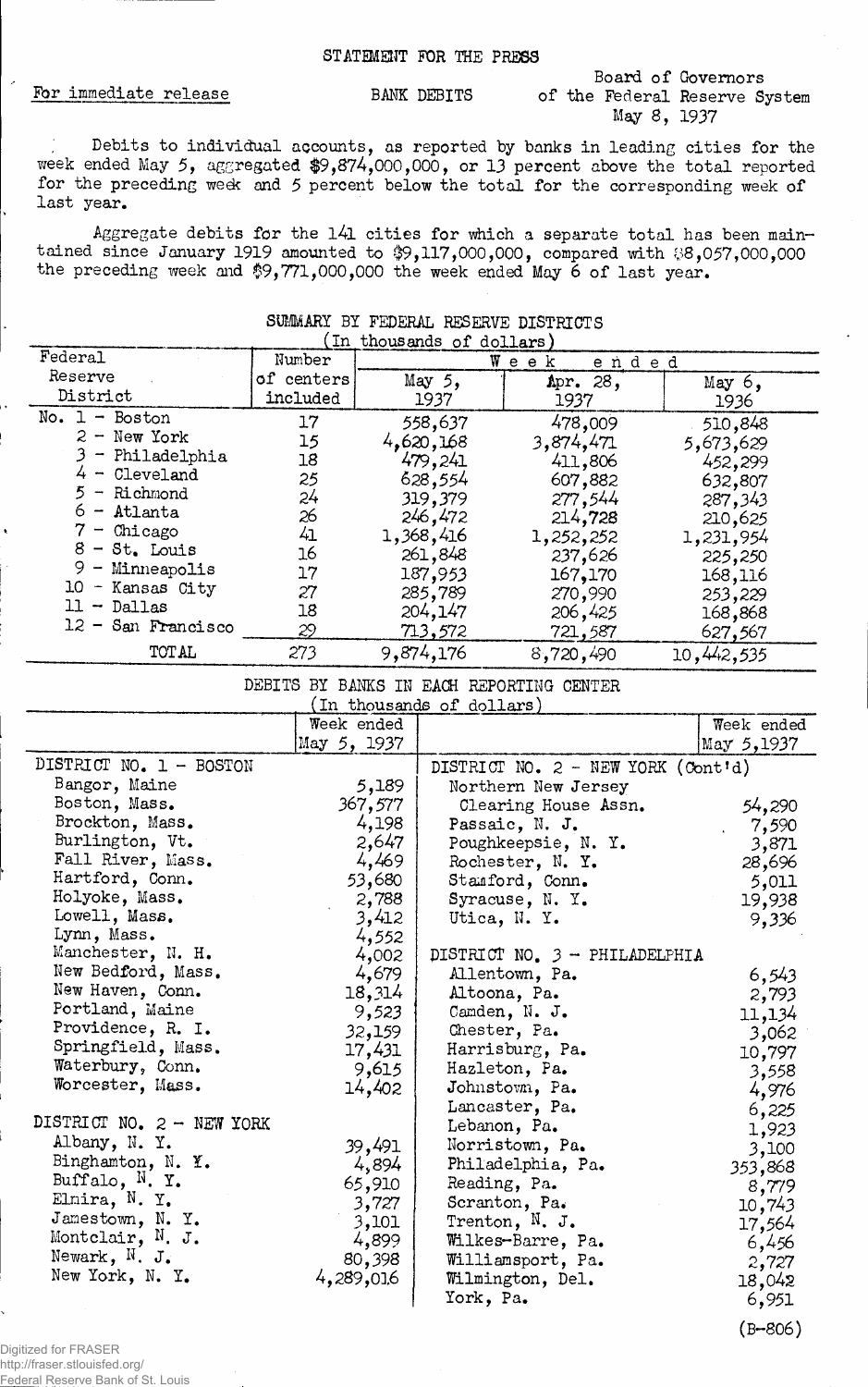| DEBITS BY BANKS IN EACH REPORTING CENTER |  |  |  |  |
|------------------------------------------|--|--|--|--|
|------------------------------------------|--|--|--|--|

 $\bar{\mathcal{A}}$ 

 $\sim$ 

| (In thousands of dollars)          |                 |                                         |                          |  |
|------------------------------------|-----------------|-----------------------------------------|--------------------------|--|
|                                    | Week ended      |                                         | $B - 806a$<br>Week ended |  |
| DISTRICT NO. 4 - CLEVELAND         | May 5, 1937     |                                         | May 5, 1937              |  |
| Akron, Ohio                        |                 | DISTRICT NO. 6 - ATLANTA (cont'd)       |                          |  |
| Butler, Pa.                        | 15,991          | Elberton, Ga.                           | 291                      |  |
| Canton, Ohio                       | 3,019<br>11,256 | Hattiesburg, Miss.                      | 1,059                    |  |
| Cincinnati, Ohio                   | 87,331          | Jackson, Miss.                          | 7,209                    |  |
| Cleveland, Ohio                    | 160,710         | Jacksonville, Fla.                      | 19,527                   |  |
| Columbus, Ohio                     | 42,692          | Knoxville, Tenn.<br>Macon, Ga.          | 7,330                    |  |
| Dayton, Ohio                       | 21,097          | Meridian, Miss.                         | 3,643<br>2,685           |  |
| Erie, Pa.                          | 9,247           | Miami, Fla.                             | 9,471                    |  |
| Franklin, Pa.                      | 979             | Mobile, Ala.                            | 8,772                    |  |
| Greensburg, Pa.                    | 2,218           | Montgomery, M.a.                        | 5,531                    |  |
| Hamilton, Ohio                     | 3,557           | Nashville, Tenn.                        | 19,530                   |  |
| Homestead, Pa.                     | 932             | Newnan, Ga.                             | 568                      |  |
| Lexington, Ky.                     | 5,172           | New Orleans, La.                        | 55,165                   |  |
| Lima, Ohio                         | 3,579           | Pensacola, Fla.                         | 2,257                    |  |
| Lorain, Ohio                       | 1,340           | Savannah, Ga.                           | 9,146                    |  |
| Middletown, Ohio                   | 3,109           | Taripa, Fla.                            | 7,214                    |  |
| Oil City, Pa.                      | 2,570           | Valdosta, Ga.                           | 951                      |  |
| Pittsburgh, Pa.                    | 186,013         | Vicksburg, Miss.                        | 1,668                    |  |
| Springfield, Ohio                  | 4,952           |                                         |                          |  |
| Steubenville, Ohio<br>Toledo, Ohio | 2,682           | DISTRICT NO. 7 - CHICAGO                |                          |  |
| Warren, Ohio                       | 32,323          | Adrian, Mich.                           | 1,098                    |  |
| Wheeling, W. Va.                   | 2,590<br>9,345  | Aurora, Ill.                            | 3,311                    |  |
| Youngstown, Ohio                   | 13,713          | Battle Creek, Mich.                     | 4,414                    |  |
| Zanesville, Ohio                   | 2,137           | Bay City, Mich.                         | 2,634                    |  |
|                                    |                 | Bloomington, Ill.<br>Cedar Rapids, Iowa | 3,755                    |  |
| DISTRICT NO. 5 - RICHMOND          |                 | Champaign-Urbana, Ill.                  | 6,156<br>3,624           |  |
| Asheville, N. C.                   | 3,051           | Chicago, Ill.                           | 766,897                  |  |
| Baltimore, Md.                     | 92,643          | Clinton, Iowa                           | 1,953                    |  |
| Charleston, S. C.                  | 4,682           | Danville, Ill.                          | 2,330                    |  |
| Charleston, W. Va.                 | 12,478          | Davenport, Iowa                         | 6,402                    |  |
| Charlotte, N. C.                   | 15,151          | Decatur, Ill.                           | 4,250                    |  |
| Columbia, S. C.                    | 7,172           | Des Moines, Iowa                        | 31,439                   |  |
| Cumberland, Md.                    | 2,387           | Detroit, Mich.                          | 270,935                  |  |
| Danville, Va.                      | 2,562           | Dubuque, Iowa                           | 2,469                    |  |
| Durham, N. C.<br>Greensboro, N. C. | 5,729           | Elgin, Ill.                             | 1,838                    |  |
| Greenville, S. C.                  | 4,435           | Flint, Mich.                            | 7,301                    |  |
| Hagerstown, Md.                    | 4,998           | Fort Wayne, Ind.                        | 9,803                    |  |
| Huntington, W. Va.                 | 2,244<br>5,086  | Gary, Ind.                              | 4,050                    |  |
| Lynchburg, Va.                     | 4,199           | Grand Rapids, Mich.                     | 13,844                   |  |
| Newport News, Va.                  | 2,315           | Green Bay, Wis.                         | 2,971                    |  |
| Norfolk, Va.                       | 12,451          | Hammond, Ind.<br>Indianapolis, Ind.     | 1,847<br>54,443          |  |
| Portsmouth, Va.                    | 1,078           | Jackson, Mich.                          | 4,532                    |  |
| Raleigh, N. C.                     | 10,148          | Kalamazoo, Mich.                        | 5,594                    |  |
| Richmond, Va.                      | 36,044          | Lansing, Mich.                          | 6,509                    |  |
| Roanoke, Va.                       | 7,941           | Manitowoc, Wis.                         | 1,670                    |  |
| Spartanburg, S. C.                 | 2,388           | Mason City, Iowa                        | 2,527                    |  |
| Washington, D. C.                  | 67,614          | Milwaukee, Wis.                         | 68,914                   |  |
| Wilmington, N. C.                  | 2,563           | Moline, Ill.                            | 2,276                    |  |
| Winston-Salem, N. C.               | 10,020          | Muscatine, Iowa                         | 1,056                    |  |
| DISTRICT NO. 6 - ATLANTA           |                 | Oshkosh, Wis.                           | 2,745                    |  |
| Albany, Ga.                        | 1,195           | Peoria, Ill.                            | 16,627                   |  |
| Atlanta, Ga.                       | 42,033          | Rockford, Ill.                          | 6,167                    |  |
| Augusta, Ga.                       | 4,431           | Saginaw, Mich.                          | 4,672                    |  |
| Birmingham, Ala.                   | 21,047          | Sheboygan, Wis.                         | 3,369                    |  |
| Brunswick, Ga.                     | 789             | Sioux City, Iowa                        | 7,683                    |  |
| Chattanooga, Tenn.                 | 10,396          | South Bend, Ind.<br>Springfield, Ill.   | 10,421                   |  |
| Columbus, Ga.                      | 3,747           | Terre Haute, Ind.                       | 5,896<br>5,698           |  |
| Dothan, Ala.                       | 817             | Waterloo, Iowa                          | 4,296                    |  |
|                                    |                 |                                         |                          |  |

 $\bar{z}$ 

Digitized for FRASER http://fraser.stlouisfed.org/ Federal Reserve Bank of St. Louis

ÿ